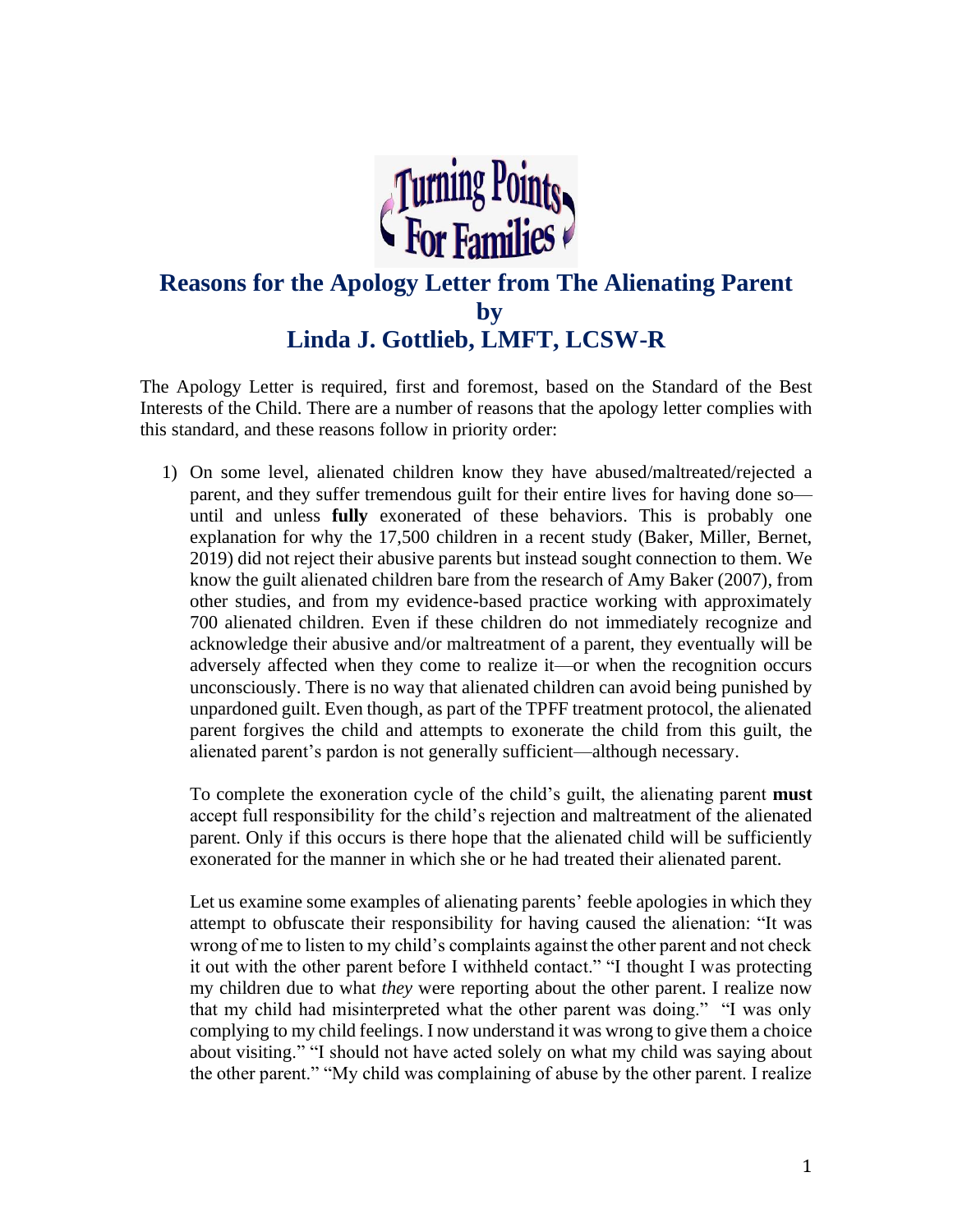now I should not have taken my child's word at face value before I withheld contact."

The above comments are typical of the comments I have received from alienating parents. These comments do not convey genuine acceptance of responsibility for their behaviors; such comments reprehensibly project the alienating parents' behaviors onto to their children. The child cannot heal from feeble and insincere apologies like these and for being made to blame for the alienation.

I do not expect at the beginning of the TPFF intervention that alienating parents are capable of writing a satisfactory apology letter which takes full ownership for having caused the alienation—if the alienating parent were capable of doing this, the case probably would not have been court-referred to TPFF in the first place. I request at the beginning of the intervention only that the alienating parent write a letter expressing genuine *support* for the reunification along with providing reasons why the alienated parent must be meaningfully in their child's life. This is why I may initially express to the alienating parent that they do not have to admit to committing child abuse or even admit to the term "alienation." At the beginning of the intervention, the alienating parent needs to express only genuine support for the reunification and that the child is safe in the care of the alienated parent. The TPFF treatment protocol attempts to be sensitive to and motivating of the alienating parent in hopes that the parent will sufficiently comply so, that at the end of the alienating parent's treatment, two parents can be meaningfully involved in the child's life.

The apology letter—typically written near the end of the alienating parent's treatment—is an effective measure for judging the alienating parent's genuine support for the reunification as well as for exonerating the child from guilt. It bears repeating that the research demonstrates (Lorandos & Bernet, 2020; Warshak, 2015, 2018; Reay, 2015; Miller, 2013; Clawar & Rivlin, 2013; Gottlieb, 2012, 2013, etc.) that relapse is a virtual 100% certainty should the child have contact with an unreformed alienating parent.

In general, I do not require alienating parents to write that they had committed child abuse when they accept responsibility for having engaged in alienation; (one reason being legal objections and another reason being I do not wish to humiliate the alienating parent.) But the alienating parent still must acknowledge that they had unjustifiably engaged in behaviors to sever or damage the relationship between the other parent and their child. There *could* be a rare exception to not requiring acknowledgment of child abuse—such as cases resulting in exceptionally traumatic and/or potentially irreversible harmful consequences to the child from the alienation.

It is also helpful in mitigating the child's guilt when the alienating parent apprises the child that *the child* did nothing wrong and was actually being obedient by complying with the alienating parent's parental authority. In fact, the child should be acknowledged for having abided by the values they had been taught, by having complied with their alienating parent's authority. The alienating parent must,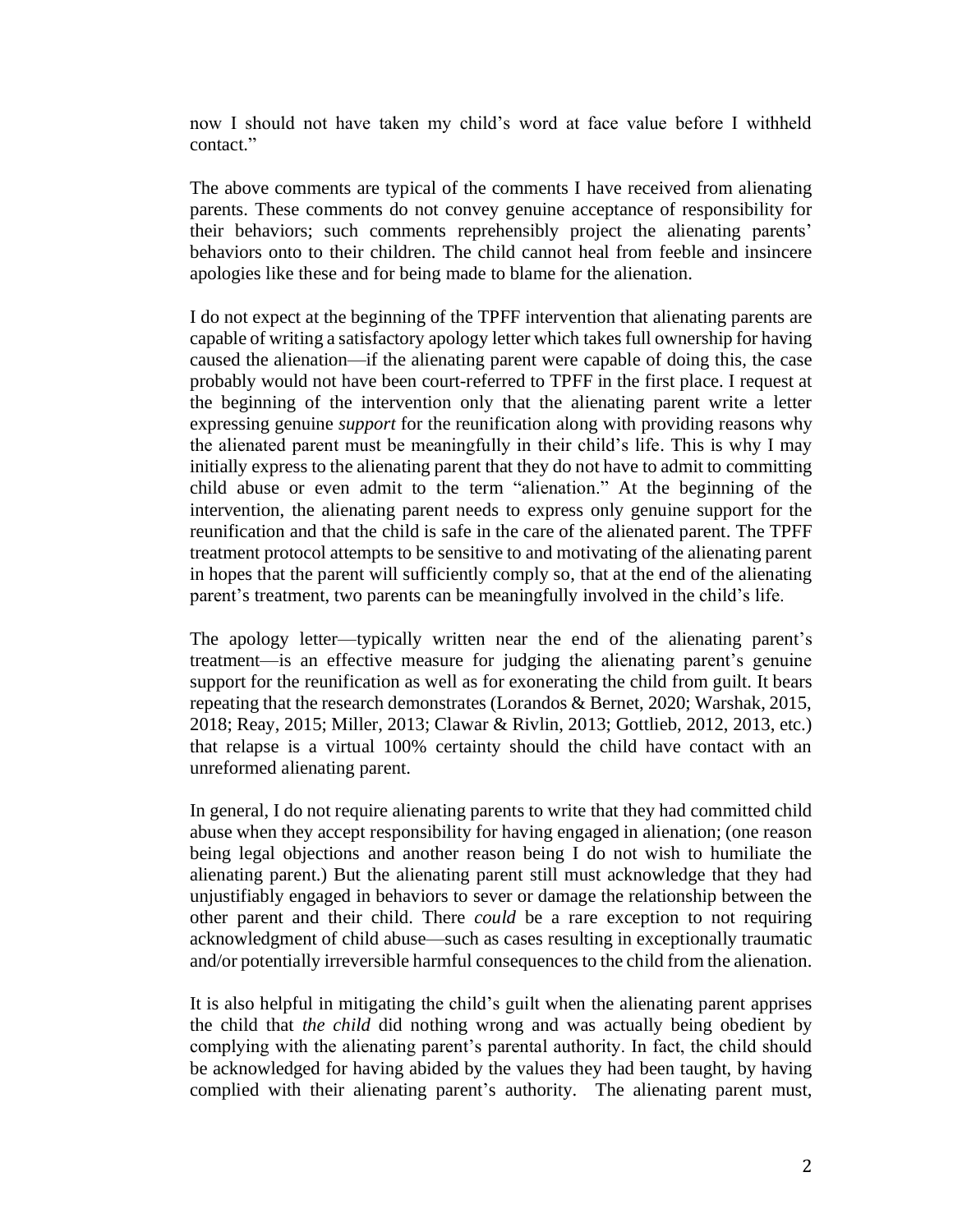nonetheless, take full responsibility for having required the child to behave as the child did towards the alienated parent.

Anything less than alienating parents taking full responsibility for their behaviors will undermine any hope of relieving the child from a lifetime of torturous guilt. Few other behaviors a child could do would be more guilt-provoking than to maltreat and reject a parent. Alienated children have enough to deal with; they should not have to live with this **guilt** for the rest of their lives because the alienating parent does not accept full responsibility for having caused the alienation.

The apology letter is, therefore, not about being punitive of the alienating parent; it is about doing what is in the child's best interest.

- 2) Humans learn by example rarely by words—which are often easily forgotten and generally ignored. The best way for alienating parents to teach children to take responsibility for their mistakes and sometimes cruel behaviors, is to model taking responsibility for their own behaviors. A well-defined apology letter accepting responsibility for causing the alienation is therefore essential to teaching children how to accept responsibility for their mistakes and other unacceptable behaviors.
- 3) Children need to hear from their alienating parent that their alienated parent had not abused them nor placed them at risk. Children must hear from their alienating parent that they are safe in the care and custody of their alienated parent—otherwise the court would not have given custody of the child to the alienated parent. Although the TPFF intervention helps to correct the child's erroneous perceptions of the alienated parent, the alienating parent, and of the child's profoundly incorrect beliefs about the family dynamics, it is the alienating parent who has the ability to *convincingly* correct the child's distorted belief system. The apology letter is a profoundly important step in this process. We know from research, including the ACE studies, that there are short and long-term profound damages to children from the belief that a parent has abused, maltreated and/or abandoned them. When the alienating parent apologizes for having created and instilled in the child such distortions, untruths, and utterly fabricated allegations of child abuse etc., such apologies go a long way to reducing the child's risk potential for major dysfunction across the behavioral, cognitive, emotional, and interpersonal spectrums. Most importantly, the alienating parent's apology will significantly counter the propensity of alienated children to "seek love in all the wrong places" and to engage in repetitive behaviors of entering abusive relationships because of the erroneous belief that their alienated parent had abused them.
- 4) It is a requirement of family therapy, in general, that there be acceptance of and apologies given for violating the rights of other family members and for encouraging and allowing children to have done the same. Alienating parents are also more likely to model acceptance for their mistakes if the alienating parent has apologized for his or her mistakes. It is very difficult for alienated parents to apologize for their actual mistakes given the context of having had to continuously defend against false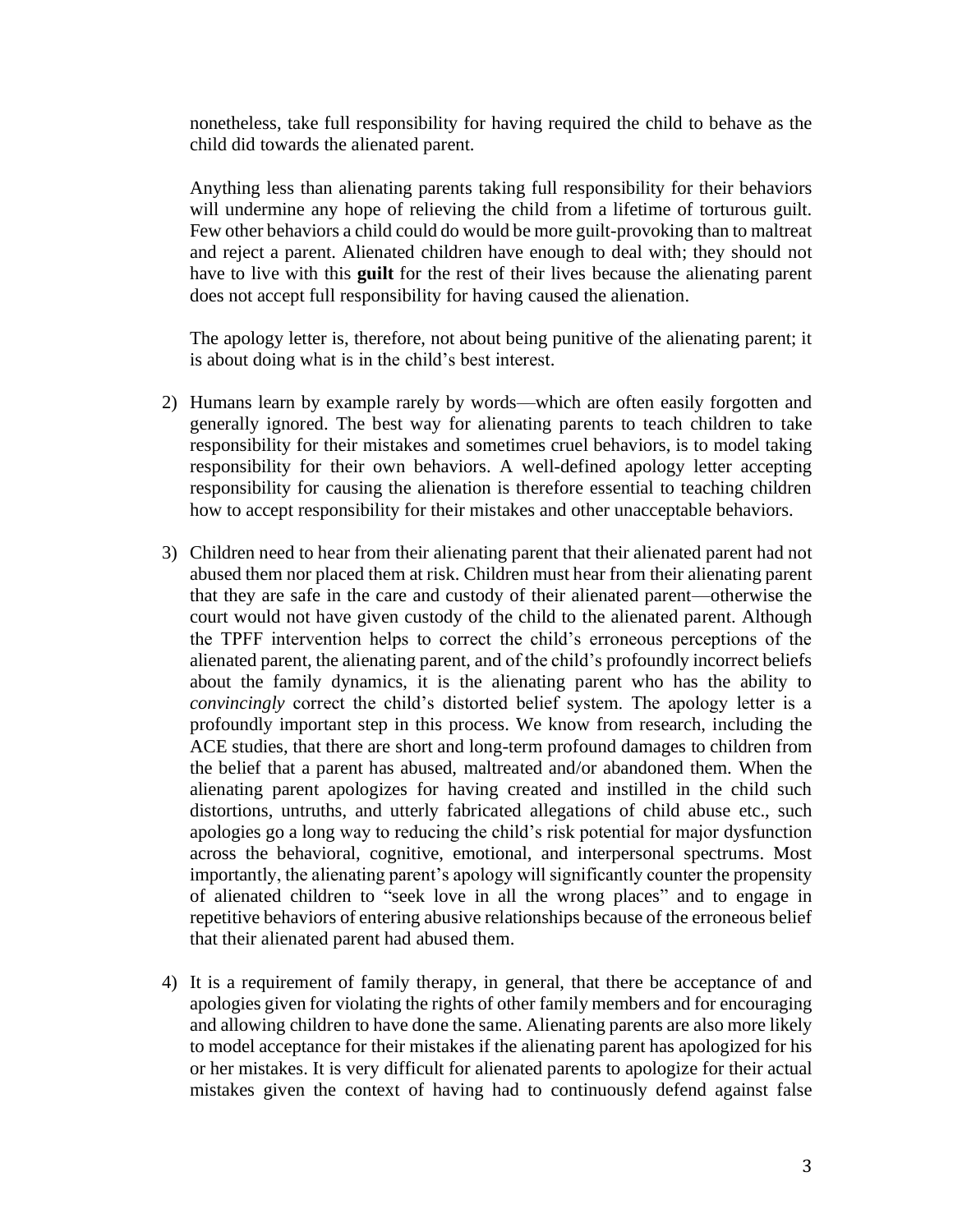allegations of horrific behaviors that frequently involve child abuse and child sex abuse. When there is an apology from the alienating parent for having made false allegations of any kind against the alienated parent, the alienated parent is likely to accept responsibility for her or his misdeeds. The child needs to observe both parents' willingness to accept responsibility for their mistakes and misdeeds.

It is surprising to me that Courts have difficulty requiring the alienating parent to apologize for misdeeds. The responsibility of the judicial system is, first and foremost, to assure that its citizens abide by cultural norms and laws. The judicial system has a primary responsibility to children, most of all, to teach them compliance with laws as early as possible. What message is the judicial system sending to children if alienating parents are not required by the judicial system to comply with the law, atone for having broken the law, and apologize for having encouraged and permitted their children to go along with breaking the law. Should this message not be corrected for the child?

## **REFERENCES**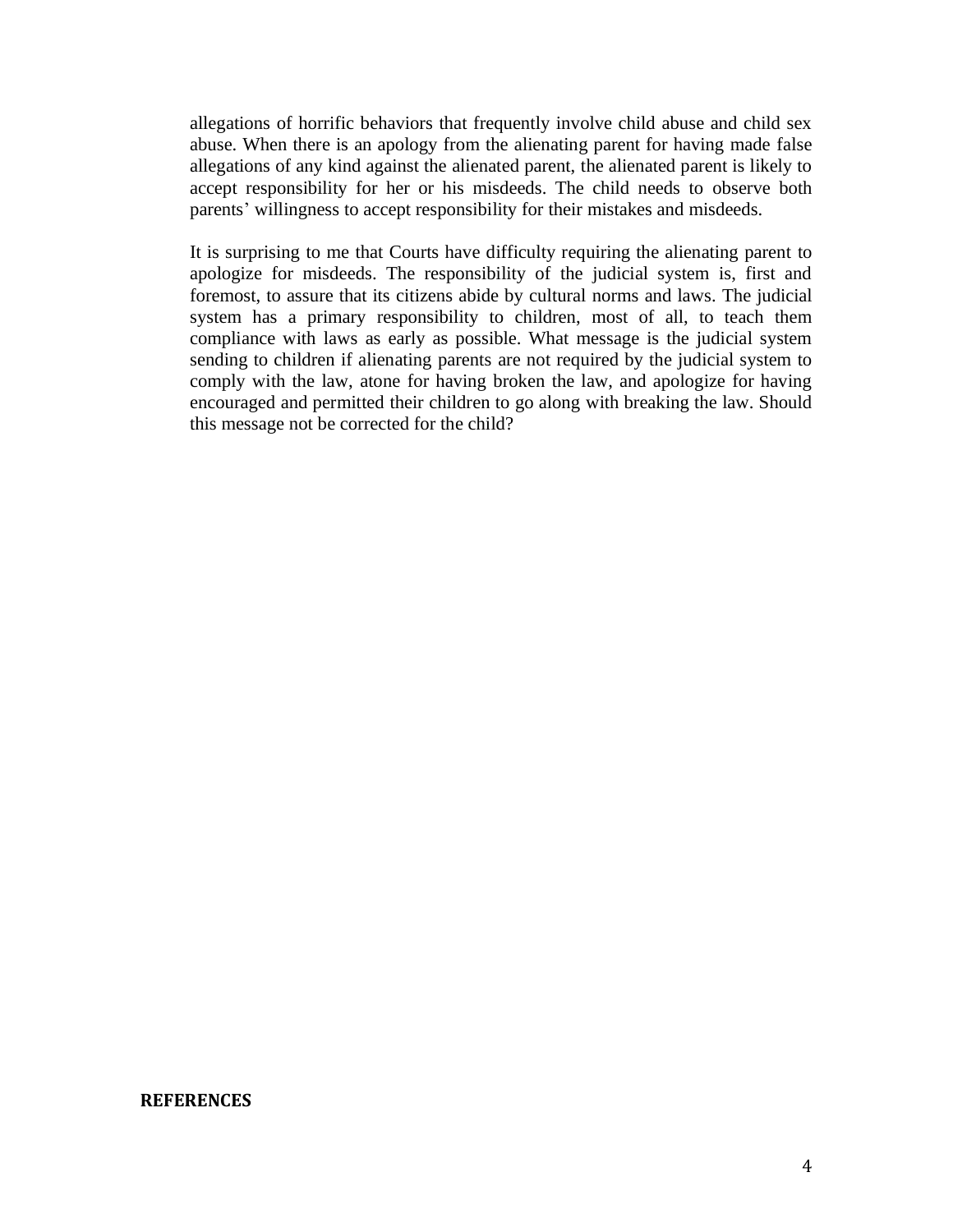- Anda, R. F., Felitti, V. J., Bremner, J. D., Walker, J. D., Whitfield, C., Perry, B. D., Giles, W. H. (2006). The enduring effects of abuse and related adverse experiences in childhood. *European Archives of Psychiatry and Clinical Neuroscience, 256*(3), 174- 186.
- Baker, A. & Fine, P. (2007). Adult children of parental alienation syndrome: Breaking the ties that bind. New York: Norton.
- Baker, A. & Schneiderman, M. (2015). *Bonded to the Abuser*. New York, NY
- Baker, A. & Sauber, R. (2013). *Working with Alienated Children and Families: A Clinical Guidebook.* Routledge.

Baker, A., Bernet, W., Miller, & S., Adebayo, T. (2019). "The Assessment of the Attitudes and Behaviors about Physically Abused Children: A Survey of Mental Health Professionals." *Journal of Child and Family Studies.* 

- Clawar, S. S., & Rivlin, B. V. (2013). *Children Held Hostage: Identifying brainwashed children, presenting a case, and crafting solutions* (Second ed.). U.S.A.: American **Bar Association.**
- Felitti, V. J., Anda, R. F., Nordenberg, D., Williamson, D. F., Spitz, A. M., Edwards, V., Marka, J. S. (1998). Relationship of childhood abuse and household dysfunction to many of the leading causes of death in adults: The adverse childhood experiences (ACE) study. *American Journal of Preventive Medicine, 14*(4), 245-258.
- Gottlieb, L. (2012). The parental alienation syndrome: *A family therapy and collaborative systems approach to amelioration.* Springfield, Il: Thomas
- Gottlieb, L. (2013). "The Application of Structural Family Therapy to the Treatment of Parental Alienation." In A. J. L. Baker & S. R. Sauber (Eds.), *Working With Alienated Children and Families: A Clinical Guidebook*. New York: Routledge, 209-231.
- Lorandos, D. & Bernet, W. (2020). (Eds.) *Parental alienation: Science and law.* Springfield, Il.: Thomas.
- Miller, S. G. (2013). Clinical Reasoning and Decision-Making in Cases of Child Alignment: Diagnostic and Therapeutic Issues. In A. J. L. Baker & S. R. Sauber (Eds.),  *Working With Alienated Children and Families: A Clinical Guidebook*. New York: Routledge, 8-46.

Nurius, P., Green, S., Logan-Greene, P., Borja, S. (2015.) "Life course